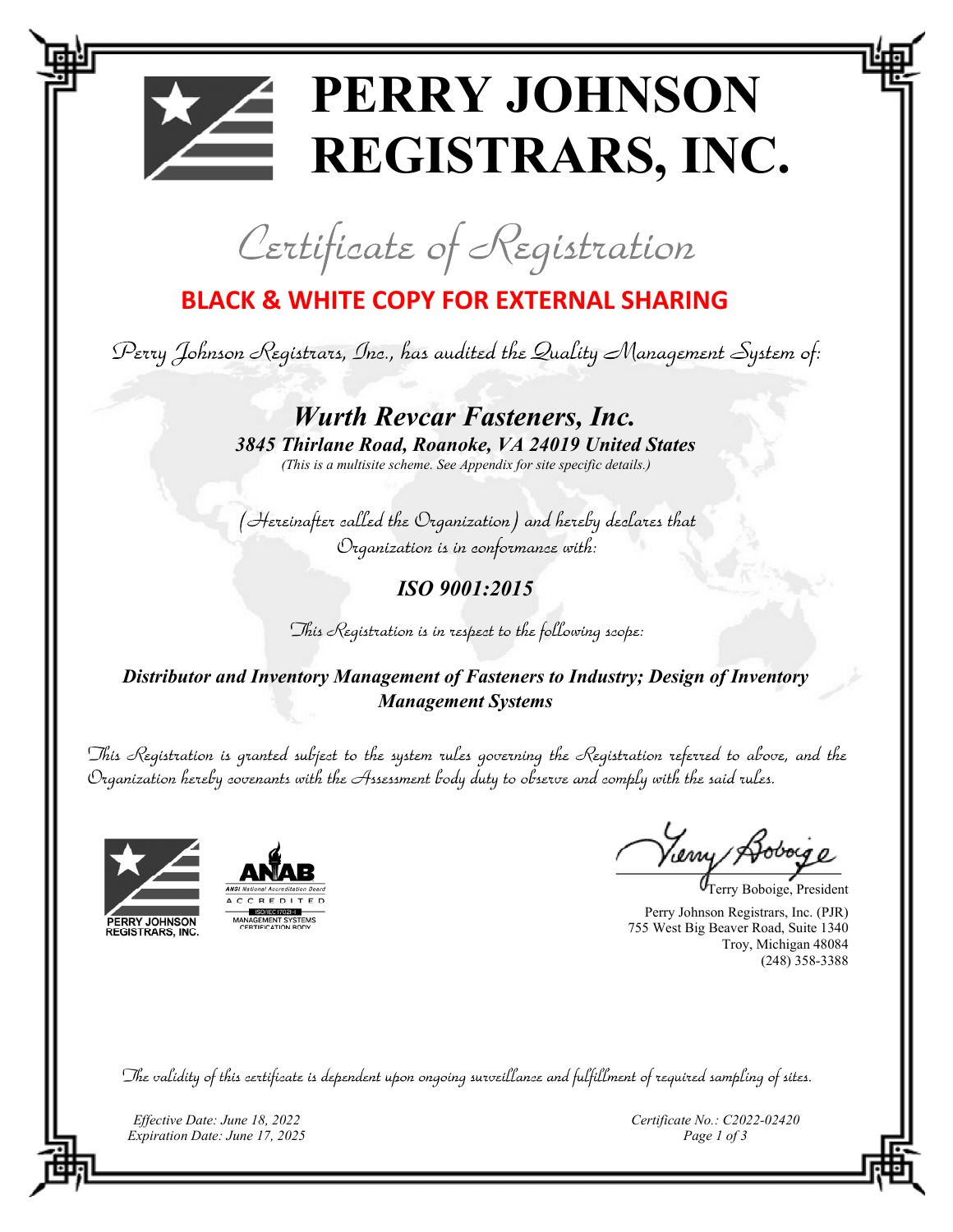

## **PERRY JOHNSON** REGISTRARS, INC.

Appendix

*3845 Thirlane Road, Roanoke, VA 24019 United States* 

*4613 Wedgewood Boulevard, Frederick, MD 21703 United States* 

*6170 Enterprise Park Drive, Suite E, Chattanooga, TN 37416 United States* 

*9500 Burge Avenue, North Chesterfield, VA 23237 United States* 

*126 Woodruff Industrial Lane, Greenville, SC 29607 United States*  *Distributor and Inventory Management of Fasteners to Industry; Design of Inventory Management Systems* 

*Distributor and Inventory Management of Fasteners to Industry; Design of Inventory Management Systems* 

*Distributor and Inventory Management of Fasteners to Industry; Design of Inventory Management Systems* 

*Distributor and Inventory Management of Fasteners to Industry; Design of Inventory Management Systems* 

*Distributor and Inventory Management of Fasteners to Industry; Design of Inventory Management Systems* 

*Distributor and Inventory Management of Fasteners to Industry; Design of Inventory Management Systems* 

Verry Boboige

Perry Johnson Registrars, Inc. (PJR) 755 West Big Beaver Road, Suite 1340 Troy, Michigan 48084 (248) 358-3388

Terry Boboige, President **Certificate No.: C2022-02420** *Certificate No.: C2022-02420 Page 2 of 3* 

The validity of this eertificate is dependent upon ongoing surveillance and fulfillment of required sampling of sites.